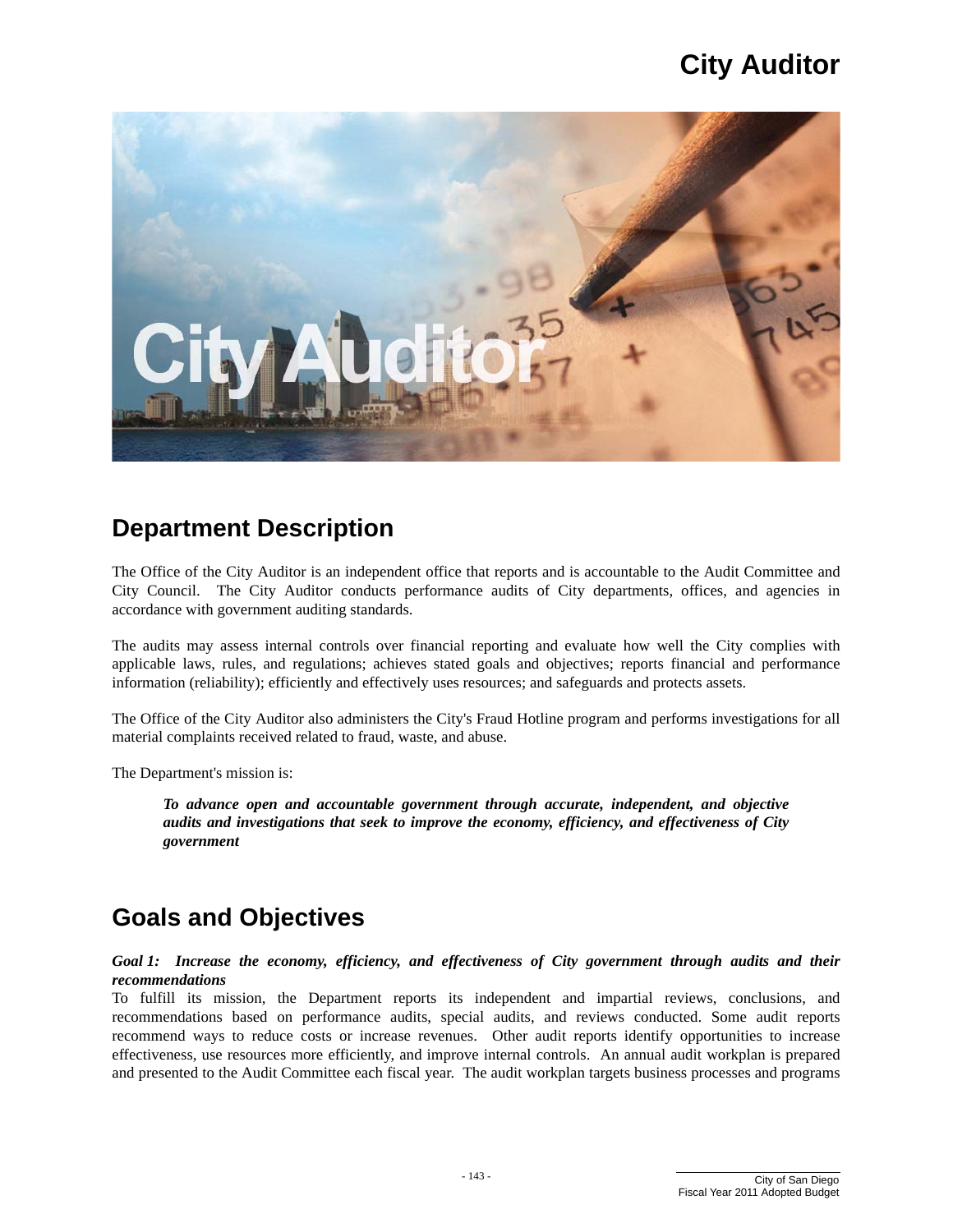identified in the annual citywide risk assessment model. The Department will move towards accomplishing this goal by focusing on the following objectives.

- Reduce costs and increase revenues
- Utilize audits to identify opportunities for improved efficiency and the effective use of resources Regularly report the status of open recommendations
- Regularly report the status of open recommendations

#### *Goal 2: Continue the economic, efficient, and effective operation of the Office of the City Auditor*

The City Auditor will continue enhancing the efficient and effective conduct of audits and investigations. In addition, City Auditor staff will strive to ensure that all work is completed in accordance to applicable auditing and investigating standards. The Department will move towards accomplishing this goal by focusing on the following objectives.

- Further develop skilled employees by maintaining appropriate training and supervision
- • Reviewing and updating our Audit Manual and Fraud Hotline Procedures

#### *Goal 3: Provide independent, reliable, accurate, and timely information to the Mayor, Audit Committee, City Council, and other stakeholders*

The City Auditor intends to provide results of all non-confidential audits to its stakeholders. To this end, the Department intends to provide regular updates to the Audit Committee, as well as copies of all issued audit reports to the Mayor and appropriate City management, members of the City Council and their staff, Audit Committee members, and the residents of San Diego via a newly-created City Auditor website. The Department will move towards accomplishing this goal by focusing on the following objective.

• Provide audit results, including findings and recommendations, to all relevant stakeholders

#### *Goal 4: Provide independent, confidential, and reliable investigations of all material allegations of fraud, waste, or abuse that are reported via the City's Fraud Hotline*

The Office of the City Auditor will investigate all material complaints received related to fraud, waste, and abuse. The City Auditor will provide a means for City of San Diego employees and residents to confidentially report any activity or conduct in which he/she suspects any instances of fraud, waste, or abuse, or violations of laws and regulations that should be investigated. The Department will move towards accomplishing this goal by focusing on the following objective.

Provide investigation results, including recommendations for necessary actions to be taken, for all allegations of fraud, waste, or abuse that are found to be substantiated

### **Service Efforts and Accomplishments**

 The City Auditor will propose an annual audit workplan that will identify the planned audits to be undertaken during the fiscal year. The annual workplan will be based on the results of the comprehensive citywide risk assessment and identify required audits such as the annual inventory audit, close-out audits, and hotline investigations. The goal will be to complete the required audit workplan and increase the economy, efficiency, and effectiveness of City operations through these audits and their recommendations.

 determine if proper actions have been taken by management. Additionally, the City Auditor will conduct testing of internal controls during each performance audit that is conducted, report on control weaknesses that are identified, and make recommendations for corrective action that should be taken. The City Auditor will perform follow-up work on all audit recommendations that are made to

The City Auditor will provide regular updates to the Audit Committee regarding the activities and accomplishments of the Office including producing an annual report and information on management's implementation of audit recommendations.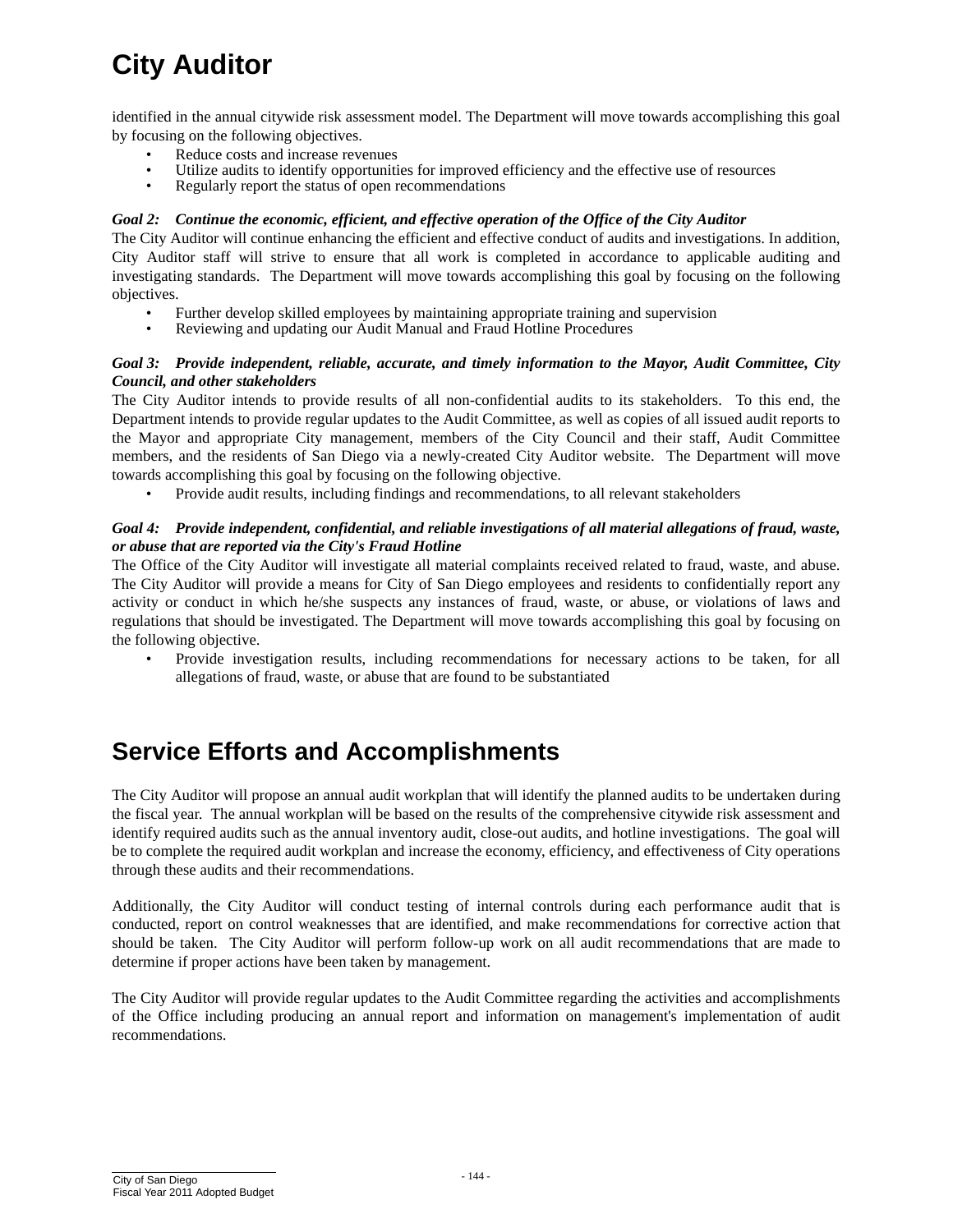## **Department Summary**

|                                  | <b>FY2010</b> | <b>FY2011</b>   | FY2010-2011     |
|----------------------------------|---------------|-----------------|-----------------|
|                                  | <b>Budget</b> | <b>Adopted</b>  | Change          |
| <b>Positions</b>                 | 16.50         | 18.50           | 2.00            |
| <b>Personnel Expenses</b>        | 2,118,468     | \$<br>2,643,637 | 525,169         |
| Non-Personnel Expenses           | 412.949       | 1,117,543       | 704.594         |
| <b>Total Department Expenses</b> | 2,531,417     | \$<br>3,761,180 | \$<br>1,229,763 |
| <b>Total Department Revenue</b>  | 122,323       | \$<br>222,323   | \$<br>100,000   |

## **General Fund**

#### **Department Expenditures**

|                     | <b>FY2010</b> |               | <b>FY2011</b>  | FY2010-2011 |
|---------------------|---------------|---------------|----------------|-------------|
|                     | <b>Budget</b> |               | <b>Adopted</b> | Change      |
| <b>City Auditor</b> | 2.531.417     |               | 3.761.180      | 1.229.763   |
| <b>Total</b>        | 2.531.417     | <sup>\$</sup> | 3.761.180      | 1,229,763   |

#### **Department Personnel**

|              | <b>FY2010</b> | <b>FY2011</b>  | FY2010-2011   |
|--------------|---------------|----------------|---------------|
|              | <b>Budget</b> | <b>Adopted</b> | <b>Change</b> |
| City Auditor | 16.50         | 18.50          | 2.00          |
| <b>Total</b> | 16.50         | 18.50          | 2.00          |

#### **Significant Budget Adjustments**

|                                                                                                                                                                                                                                                                                                                 | <b>FTE</b> | <b>Expenditures</b> | <b>Revenue</b> |
|-----------------------------------------------------------------------------------------------------------------------------------------------------------------------------------------------------------------------------------------------------------------------------------------------------------------|------------|---------------------|----------------|
| <b>Adjustment to Contracts and Equipment Outlay</b><br>Funding allocated according to a zero-based annual review<br>of contract and equipment outlay requirements.                                                                                                                                              | 0.00       | \$<br>979.274       | \$             |
| <b>Annualization of Principal Auditor Positions</b><br>Annualization of salary and fringe benefits of 3.0 Principal<br>Auditor half-time positions from Fiscal Year 2010 to 3.0<br>Principal Auditor full-time positions in Fiscal Year 2011,<br>including an addition of associated non-personnel<br>expenses. | 1.50       | 197,093             |                |
| <b>Addition of Principal Auditor</b><br>Addition of 0.5 FTE Principal Auditor positions based on the<br>recommendation of the Audit Committee.                                                                                                                                                                  | 0.50       | 71,467              |                |
| <b>Revenue from Water and Wastewater Audits</b><br>Adjustment reflects transfer of funds from the Public Utilities<br>Department for water and wastewater audits per a Service<br>Level Agreement (SLA).                                                                                                        | 0.00       |                     | 100,000        |
| Total                                                                                                                                                                                                                                                                                                           | 2.00       | \$<br>1,247,834     | \$<br>100,000  |

#### **Expenditures by Category**

|                           |   | <b>FY2010</b><br><b>Budget</b> |    | <b>FY2011</b><br><b>Adopted</b> |   | FY2010-2011<br>Change |  |
|---------------------------|---|--------------------------------|----|---------------------------------|---|-----------------------|--|
| <b>PERSONNEL</b>          |   |                                |    |                                 |   |                       |  |
| Salaries and Wages        |   | 1,458,134                      | \$ | 1,633,127                       | S | 174,993               |  |
| <b>Fringe Benefits</b>    |   | 660,334                        |    | 1,010,510                       |   | 350,176               |  |
| <b>PERSONNEL SUBTOTAL</b> | S | 2,118,468                      | \$ | 2,643,637                       | S | 525,169               |  |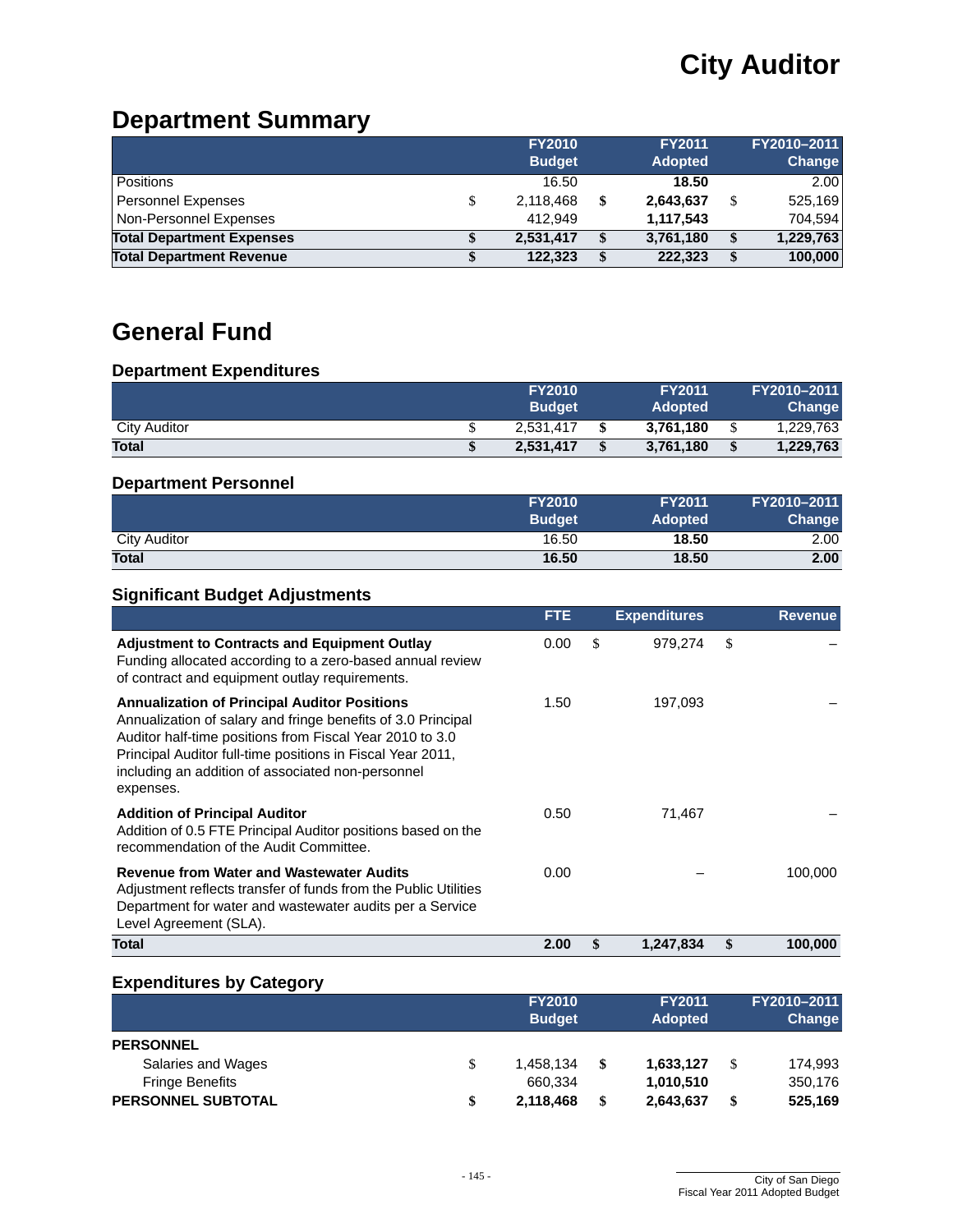### **Expenditures by Category** *(Cont'd)*

|                               |    | <b>FY2010</b><br><b>Budget</b> | <b>FY2011</b><br><b>Adopted</b> |    | FY2010-2011<br>Change |
|-------------------------------|----|--------------------------------|---------------------------------|----|-----------------------|
| <b>NON-PERSONNEL</b>          |    |                                |                                 |    |                       |
| <b>Supplies</b>               | \$ | 19,333                         | \$<br>33,158                    | S  | 13,825                |
| Contracts                     |    | 349,825                        | 1,032,782                       |    | 682,957               |
| Information Technology        |    | 35,055                         | 38,993                          |    | 3,938                 |
| <b>Energy and Utilities</b>   |    | 900                            | 4,500                           |    | 3,600                 |
| Other                         |    | 7.460                          | 8,110                           |    | 650                   |
| Capital Expenditures          |    | 376                            |                                 |    | (376)                 |
| <b>NON-PERSONNEL SUBTOTAL</b> | \$ | 412.949                        | \$<br>1,117,543                 | \$ | 704,594               |
| <b>Total</b>                  | S  | 2,531,417                      | \$<br>3,761,180                 | \$ | 1,229,763             |

#### **Revenues by Category**

|                                     | <b>FY2010</b> | <b>FY2011</b>  | FY2010-2011   |
|-------------------------------------|---------------|----------------|---------------|
|                                     | <b>Budget</b> | <b>Adopted</b> | <b>Change</b> |
| <b>Charges for Current Services</b> | 122.323       | 222.323        | 100.000       |
| <b>Total</b>                        | 122.323       | 222.323        | 100.000       |

#### **Personnel Expenses**

| <b>Job</b><br><b>Number</b>        | Job.<br><b>Class</b> | <b>Job Title / Wages</b>     | <b>FY2010</b><br><b>Budget</b> | <b>FY2011</b><br><b>Adopted</b> | <b>Salary Range</b>         | <b>Total</b> |
|------------------------------------|----------------------|------------------------------|--------------------------------|---------------------------------|-----------------------------|--------------|
| 20000119                           | 1218                 | Associate Management Analyst | 1.00                           | 1.00                            | $$65.333$ \$<br>$$54.059 -$ | 63,066       |
| 20001252                           | 2109                 | City Auditor                 | 0.00                           | 1.00                            | 34.694 - 207.210            | 168,000      |
| 20001101                           | 2132                 | Department Director          | 1.00                           | 0.00                            | 59.155 - 224.099            |              |
| 20001135                           | 2175                 | <b>Principal Auditor</b>     | 14.50                          | 16.50                           | 19.323 - 151.840            | 1,402,061    |
| <b>Salaries and Wages Subtotal</b> |                      |                              | 16.50                          | 18.50                           |                             | 1,633,127    |

| <b>Total Personnel Expenses</b>       | \$<br>2,643,637 |
|---------------------------------------|-----------------|
| <b>Fringe Benefits Subtotal</b>       | \$<br>1,010,510 |
| <b>Workers' Compensation</b>          | 3,078           |
| <b>Unused Sick Leave</b>              | 1,207           |
| Unemployment Insurance                | 3,384           |
| Supplemental Pension Savings Plan     | 47,833          |
| Risk Management Administration        | 16,660          |
| <b>Retirement Offset Contribution</b> | 13,587          |
| <b>Retirement ARC</b>                 | 560,407         |
| Retirement 401 Plan                   | 1,405           |
| <b>Retiree Medical Trust</b>          | 351             |
| <b>Other Post-Employment Benefits</b> | 107,610         |
| Medicare                              | 23,959          |
| Long-Term Disability                  | 14,464          |
| <b>Flexible Benefits</b>              | 168,289         |
| <b>Employee Offset Savings</b>        | \$<br>48,276    |
|                                       |                 |

### **Budget by Program**

|                                          | <b>FY2011</b><br><b>Positions</b> | <b>FY2011</b><br><b>Expenditures</b> | <b>FY2011</b><br><b>Revenue</b> |
|------------------------------------------|-----------------------------------|--------------------------------------|---------------------------------|
| Audits                                   | 14.00                             | 1.862.424                            | 222,323                         |
| <b>General Administration/Management</b> | 4.50                              | 1,859,763                            |                                 |